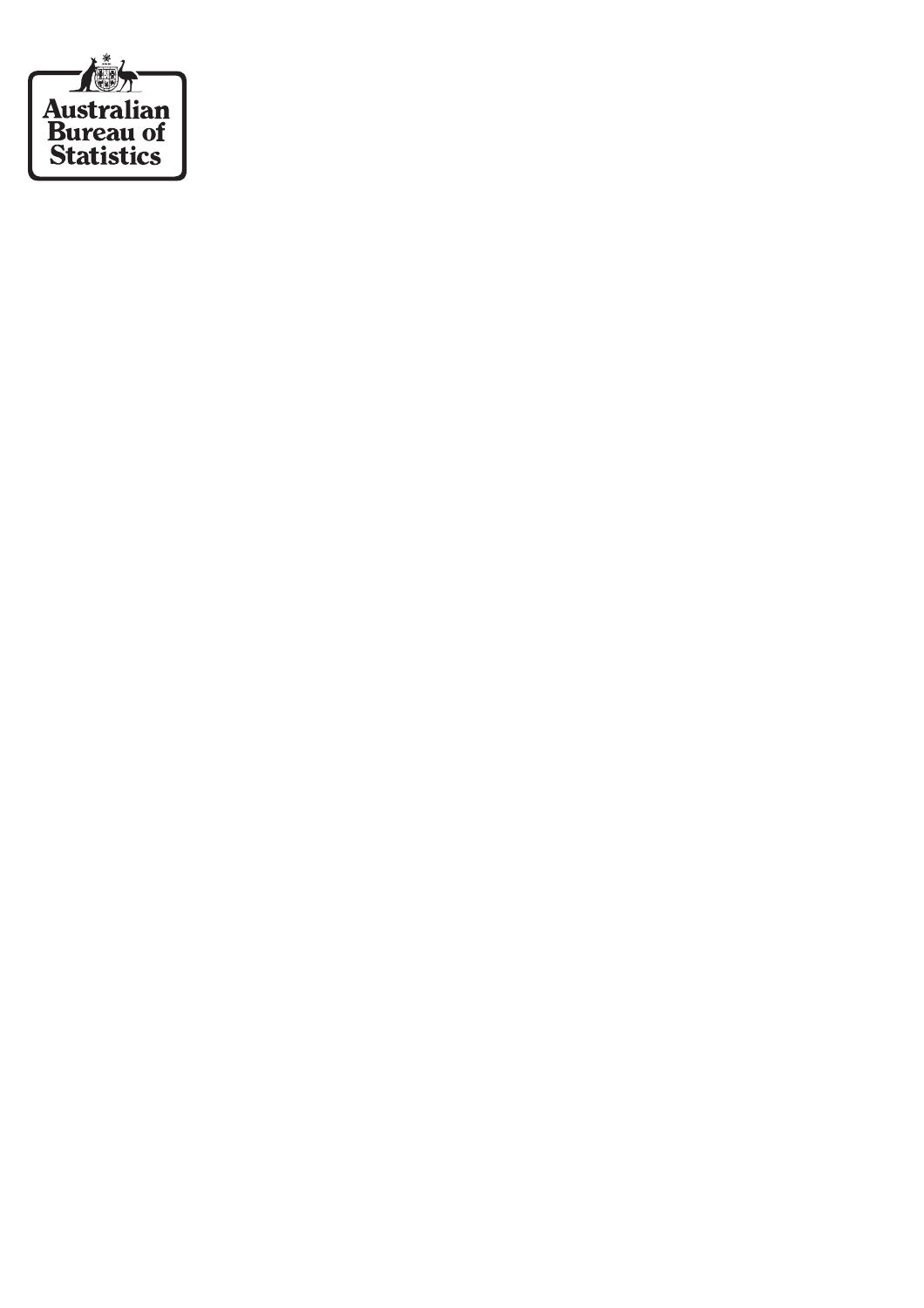

**November** 2002

**5654.0.40.001 Average Monthly Exchange Rates** EMBARGO: 11:30 AM (CANBERRA TIME) 3/12/2002

## **Average Monthly Exchange Rates**

**Cat. No. 5654.0.40.001**

**November 2002**

If you have an enquiries about these statistics, please contact: **Tom Coogan on ph: 02 6252 6976 fax: 02 6252 5380 email: tom.coogan@abs.gov.au**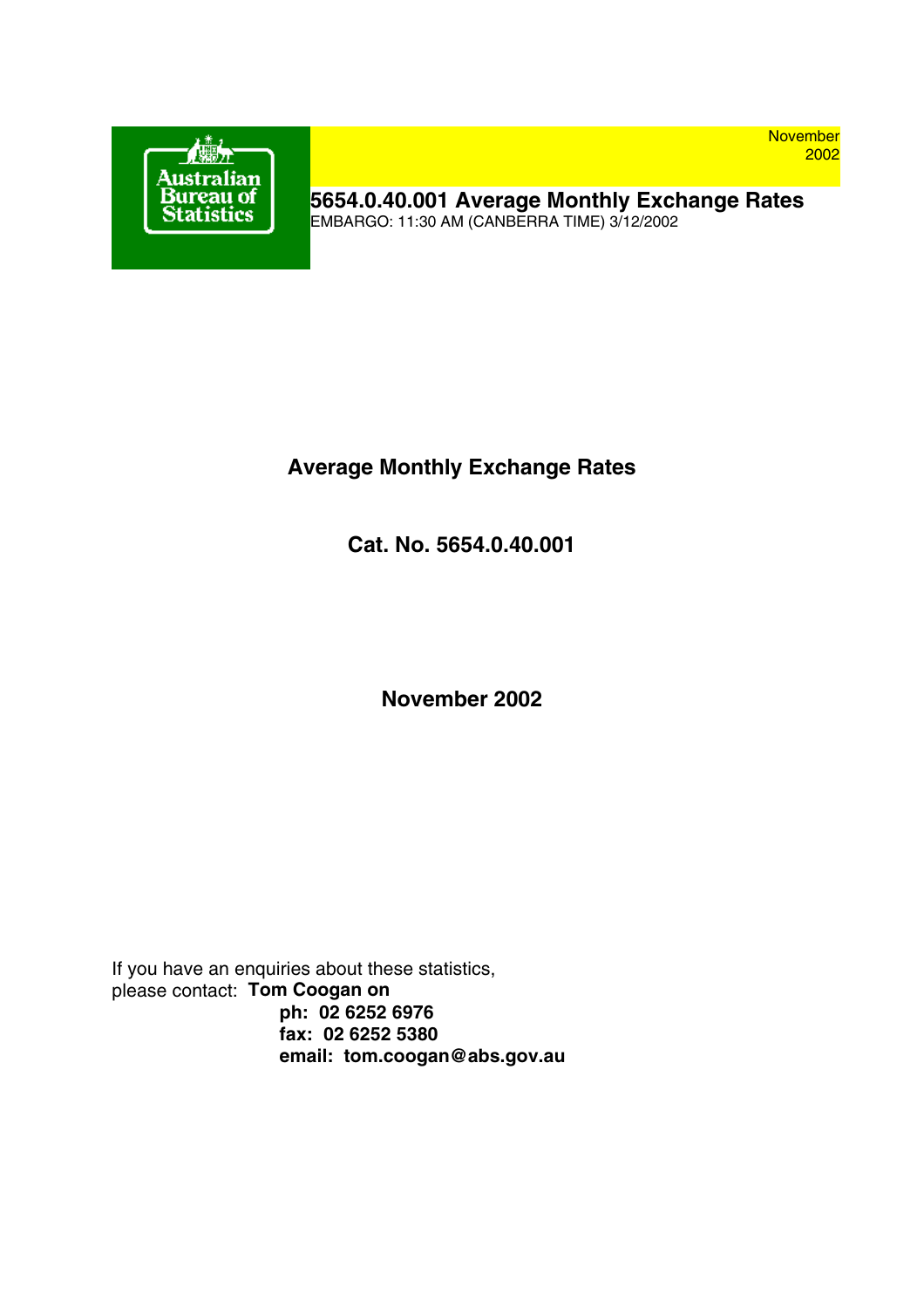

# **5654.0.40.001 Average Monthly Exchange Rates**

EMBARGO: 11:30 AM (CANBERRA TIME) 3/12/2002

*(Source: Commonwealth Bank of Australia)*

| <b>Average Monthly Exchange Rates: November 2002</b><br>Country<br>Currency<br>sells at -                                              | Bank buys* at -                        | Bank                                   |
|----------------------------------------------------------------------------------------------------------------------------------------|----------------------------------------|----------------------------------------|
|                                                                                                                                        | -------------                          |                                        |
| USA<br>$$A1 = US Dollars$<br>UK<br>$$A1 = Pounds$<br>EEC<br>$$AI = EUROS$                                                              | 0.5648<br>0.3605<br>0.5687             | 0.5584<br>0.3530<br>0.5533             |
| $$A1 = Schillings$<br>Austria<br>Belqium<br>$$A1 = Belqium Frances$<br>Canada<br>$$A1 = Canadian Dollars$<br>China<br>$$A1 = Renminbi$ | n.a.<br>n.a.<br>0.8908<br>n.a.         | n.a.<br>n.a.<br>0.8700<br>n.a.         |
| Denmark<br>$$AI = Kroner$<br>Fiji<br>$$A1 = Fiji$ Dollars<br>Finland<br>$$A1 = Markka$                                                 | 4.2167<br>n.a.<br>n.a.                 | 4.1080<br>1.1601<br>n.a.               |
| France<br>$$A1$ = French Francs<br>$$A1 = Deutschemarks$<br>Germany<br>Greece<br>$$A1 = Drachmae$<br>$$A1$ = HK Dollars<br>Hong Kong   | n.a.<br>n.a.<br>n.a.<br>4.4468         | n.a.<br>n.a.<br>n.a.<br>4.3094         |
| India<br>$$A1 = Rupees$<br>Indonesia<br>$$A1 = Rupiah$<br>Italy<br>$$AI = Life$                                                        | 27.1115<br>n.a.<br>n.a.                | 26.3539<br>n.a.<br>n.a.                |
| $$A1 = Yen$<br>Japan<br>Malaysia<br>$$A1 = Ringqits$<br>Malta<br>$$A1 = Pounds$                                                        | 68.8781<br>n.a.<br>0.2363              | 67.3505<br>n.a.<br>0.2280              |
| Netherlands<br>$$AI = Florins$<br>New Caledonia<br>$$A1 =$ Francs<br>New Zealand<br>$$A1 = NZ Dollars$<br>Norway<br>$$AI = Kroner$     | n.a.<br>67.0252<br>1.1388<br>4.1574    | n.a.<br>64.6286<br>1.1195<br>4.0503    |
| Pakistan<br>$$A1 = Rupees$<br>PNG<br>$$A1 =$ Kina<br>Philippines<br>$$A1 = Pesos$<br>Portugal<br>$$AI = Escudos$                       | n.a.<br>n.a.<br>n.a.<br>n.a.           | n.a.<br>2.1169<br>28.5571<br>n.a.      |
| \$A1 = Singaporean Dollar<br>Singapore<br>South Africa<br>$$A1 = Rand$<br>Spain<br>$$AI = Pesetas$                                     | 0.9991<br>5.5849<br>n.a.               | 0.9733<br>5.2960<br>n.a.               |
| Sri Lanka<br>$$A1 = Rupees$<br>Sweden<br>$$AI = Kronor$<br>Switzerland<br>$$A1 = Swiss Francis$<br>Thailand<br>$$A1 = Bahts$           | 54.1162<br>5.1518<br>0.8324<br>24.8705 | 50.6757<br>5.0191<br>0.8109<br>22.7881 |

#### **Value of Australian Dollar against Major Currencies at 7am (AEST) on the Final trading day of: November 2002** Bank buys\* at - Bank **sells at -**

| seiis at - |                             |                    |         |
|------------|-----------------------------|--------------------|---------|
|            |                             |                    |         |
| USA        | $$A1 = US Dollars$          | 0.5640             | 0.5576  |
| UK         | $SAI = Pounds$              | 0.3647             | 0.3570  |
| EEC        | $$A1 = EUROS$               | 0.5718             | 0.5563  |
| Germany    | $$A1 = Deutschemarks$       | n.a.               | n.a.    |
| Japan      | $SA1 = Yen$                 | 69.1600            | 67.6200 |
|            | * telegraphic transfer rate | n.a. not available |         |